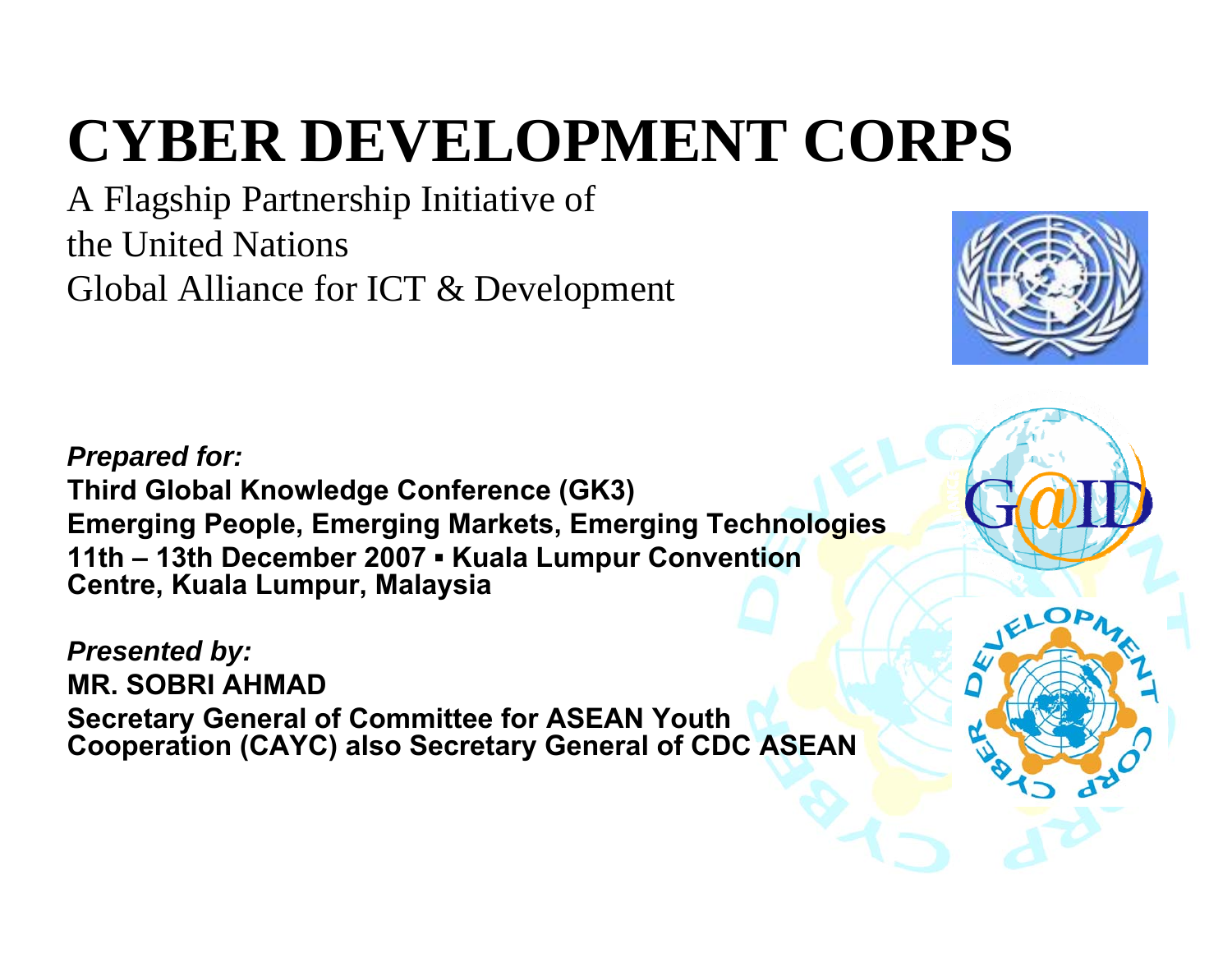



### **CDC FLAGSHIP**

•Goal: Program to 'BRIDGE DIGITAL DIVIDE'

To establish a global outreach programme based on the spirit of volunteerism to help lesser developed nations and communities benefit from global information and communications technologies; and help enhance their national development plans towards becoming equal participants in the global information-knowledge society

- •**Objectives** 
	- i) Capacity and capability building for youth ii) Establish a global community of practice iii) Global knowledge sharing

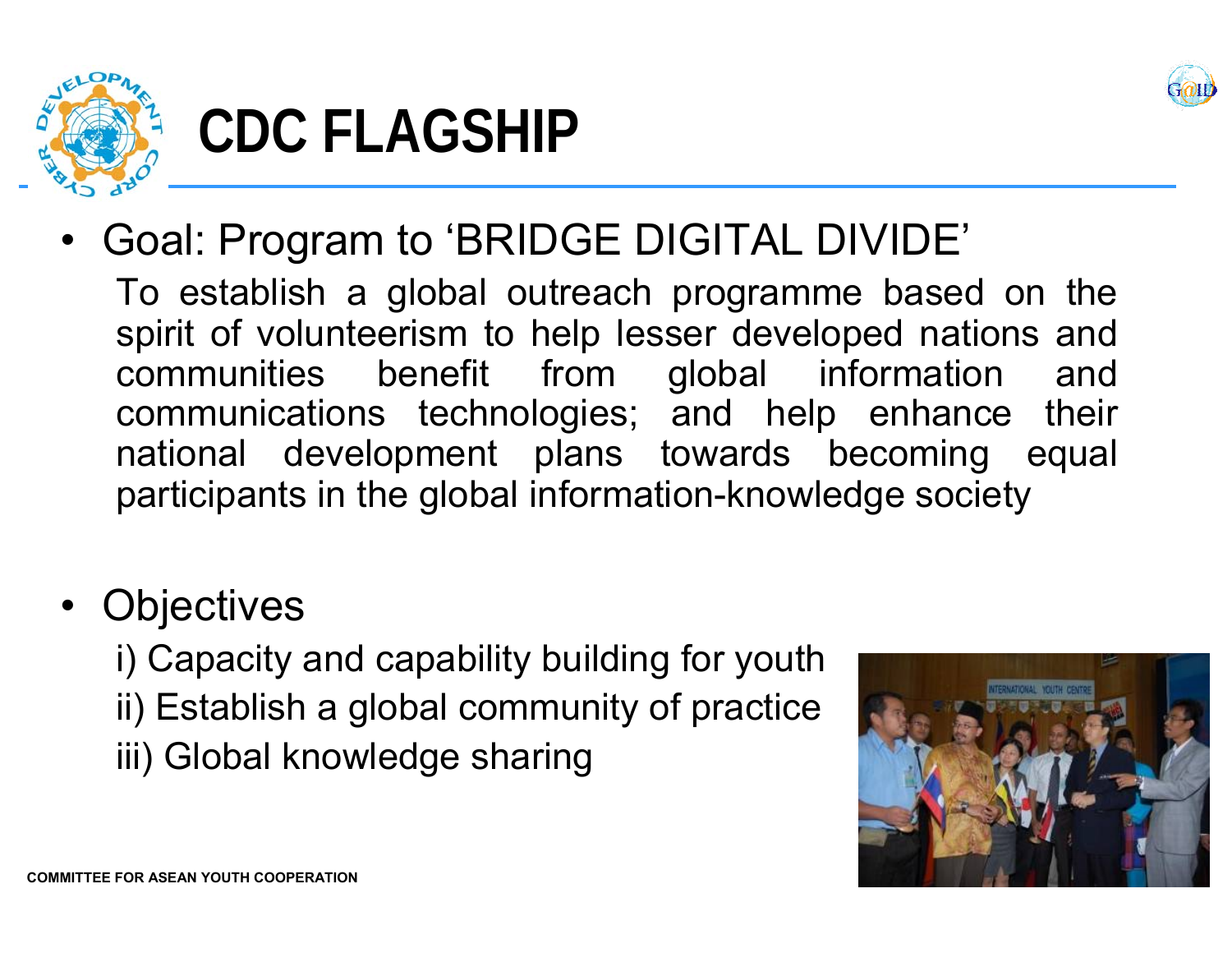

### **BACKGROUND & MILESTONE**

| Activities                                                                 |                                           |                                                                                                            |                                                           |                                                                                                                                  |                                                                                 |                                                                                                    |                                                                              |                                                                  |                                                                                                                               |                        |
|----------------------------------------------------------------------------|-------------------------------------------|------------------------------------------------------------------------------------------------------------|-----------------------------------------------------------|----------------------------------------------------------------------------------------------------------------------------------|---------------------------------------------------------------------------------|----------------------------------------------------------------------------------------------------|------------------------------------------------------------------------------|------------------------------------------------------------------|-------------------------------------------------------------------------------------------------------------------------------|------------------------|
| Meeting                                                                    | Meeting                                   | Promotion &<br>Awareness                                                                                   | Meeting                                                   | Executive<br>Dialogue                                                                                                            | Promotion &<br>Awareness                                                        | Promotion &<br>Awareness                                                                           | Promotion &<br>Awareness                                                     | Capacity &<br>Capability<br><b>Building</b>                      | Convention &<br>Workshop                                                                                                      | Survey &<br>Analysis   |
| <b>UNGAID Meeting (27-28 February)</b><br>Kuala Lumpur,<br>Malaysia        | <b>UNGAID Meeting</b><br>Santa Clara, USA | <b>ASEAN Youth</b><br>Leadership<br>Development<br>Programme<br>(28 Mac 2007)<br>Port Dickson,<br>Malaysia | 5th AMMY<br>& Prep-SOM<br>(24-27 April 2007)<br>Singapore | 1st ASEAN<br>Executive<br>Dialogue<br>23-26 Aug 2007<br>Kuala Lumpur,<br>Malaysia                                                | <b>GLOBAL YOUTH</b><br>& ICT FORUM<br>24-26 Sept 2007<br>Geneva,<br>Switzerland | <b>ASEAN TAYO</b><br>24 Nov -<br>6 Dec 2007<br>Cebu, Philippines                                   | MOST<br>GK3<br>$11th - 13th$<br>December 2007 -<br>Kuala Lumpur,<br>Malaysia | Establishment<br>of ASEAN<br><b>CDC Centres</b><br>and Portal    | <b>WCIT 2008</b><br>$18th - 23rd$<br>May 2007<br>Kuala<br>Lumpur<br>& UN GAID<br>Meeting                                      | CDC<br>Impact<br>Study |
| <b>June 2006</b>                                                           | <b>Feb 2007</b>                           | <b>Mac 2007</b>                                                                                            | April 2007                                                | <b>Aug 2007</b>                                                                                                                  | <b>Sept 2007</b>                                                                | <b>Nov 2007</b>                                                                                    | <b>Dec 2007</b>                                                              | <b>Feb 2008</b>                                                  | <b>May 2008</b>                                                                                                               | <b>June 2008</b>       |
| <b>UN-GAID</b><br>launch by<br><b>H.E Prime</b><br>Minister of<br>Malaysia | Endorsement<br>of CDC<br>Flagship         | CDC<br>Awareness<br>among<br><b>ASEAN</b><br>officers                                                      | <b>CDC</b><br>Awareness<br>among<br><b>ASEAN SOM</b>      | <b>Resolution &amp;</b><br>initiation of<br><b>CDC ASEAN/</b><br>International,<br>commitment<br>of 100 CDC<br><b>Volunteers</b> | Awareness<br>among World<br>Youth &<br>Invitation to<br><b>WCIT2008</b>         | Awareness<br>among ASEAN<br>Youth<br>awardees<br>recipients &<br><b>CDC ASEAN</b><br>Establishment | Sharing of<br>the<br>replicable<br><b>CDC</b><br>Moving<br>Forward<br>Plan   | <b>CDC ASEAN</b><br>centers<br>established<br>with CDC<br>Portal | <b>CDC</b><br>International to study &<br>be launched by publication<br>H.E PM,<br>ICT4D<br>Framework &<br><b>Action Plan</b> | <b>CDC</b> Impact      |
|                                                                            |                                           |                                                                                                            |                                                           |                                                                                                                                  |                                                                                 |                                                                                                    |                                                                              |                                                                  |                                                                                                                               |                        |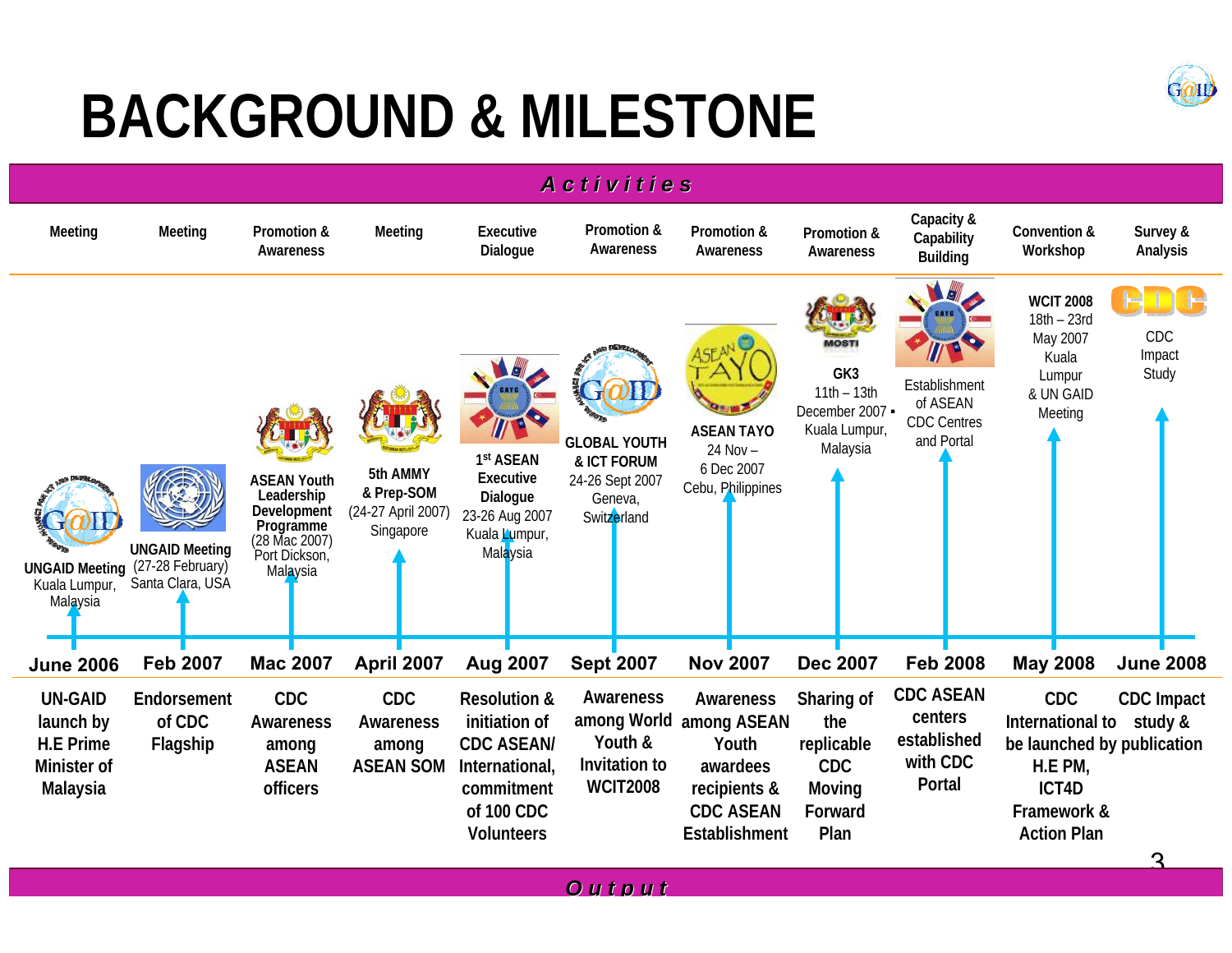



CDC programs are as follows;

- 1.Establish CDC Centers
- 2.Maintaining CDC Portal (http://cdc.miwsys.com/)
- 3.Training of Trainers and Volunteers
- 4.Seminar/ Workshop/ Exhibitions/Camps, etc,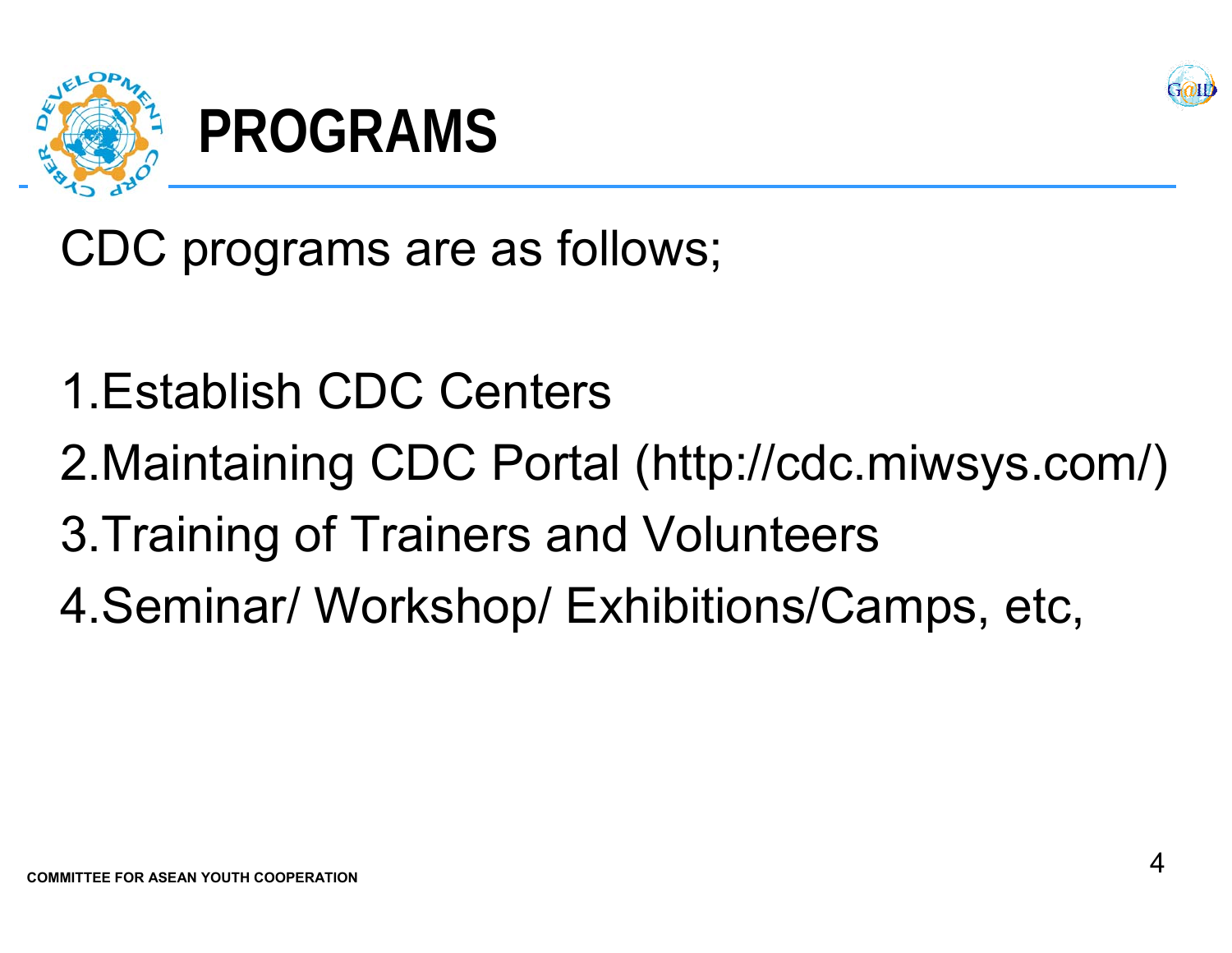



# **METHODOLOGY**

- • Establish CDC Network for National/Regional & International Chapter
- Produce Trainers
- Produce Trained Volunteers
- Utilization of Portal
- Formulate Module
- Media & Publications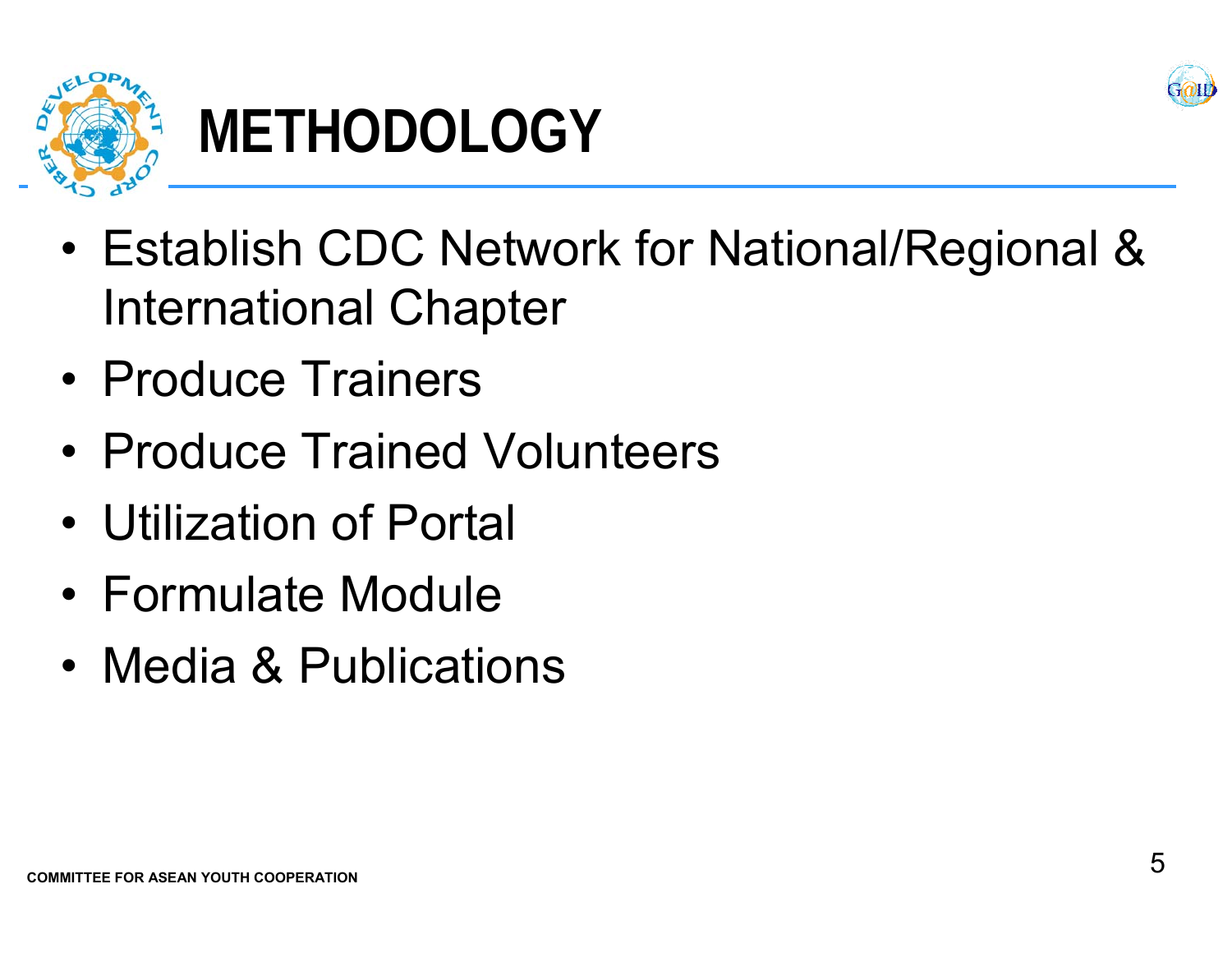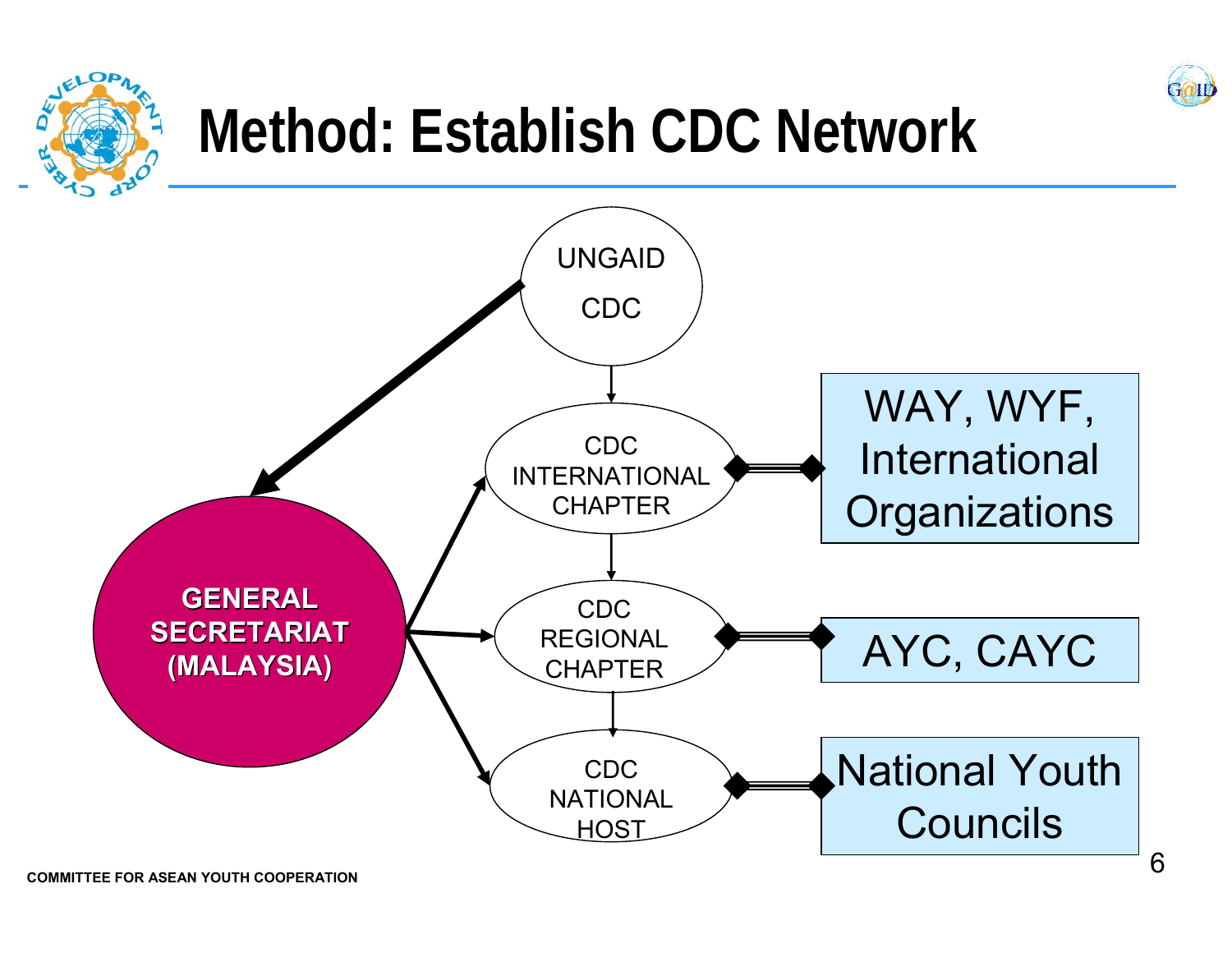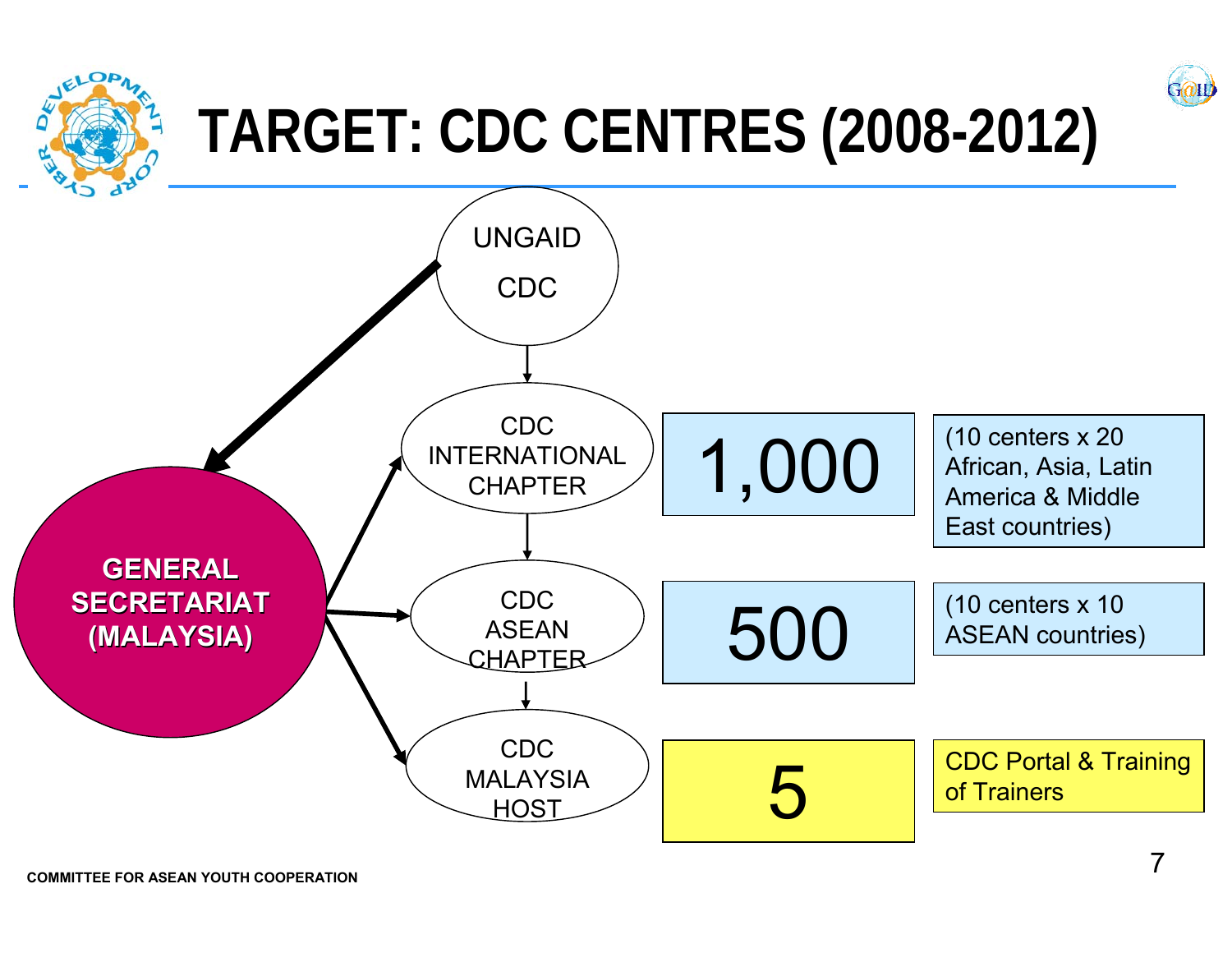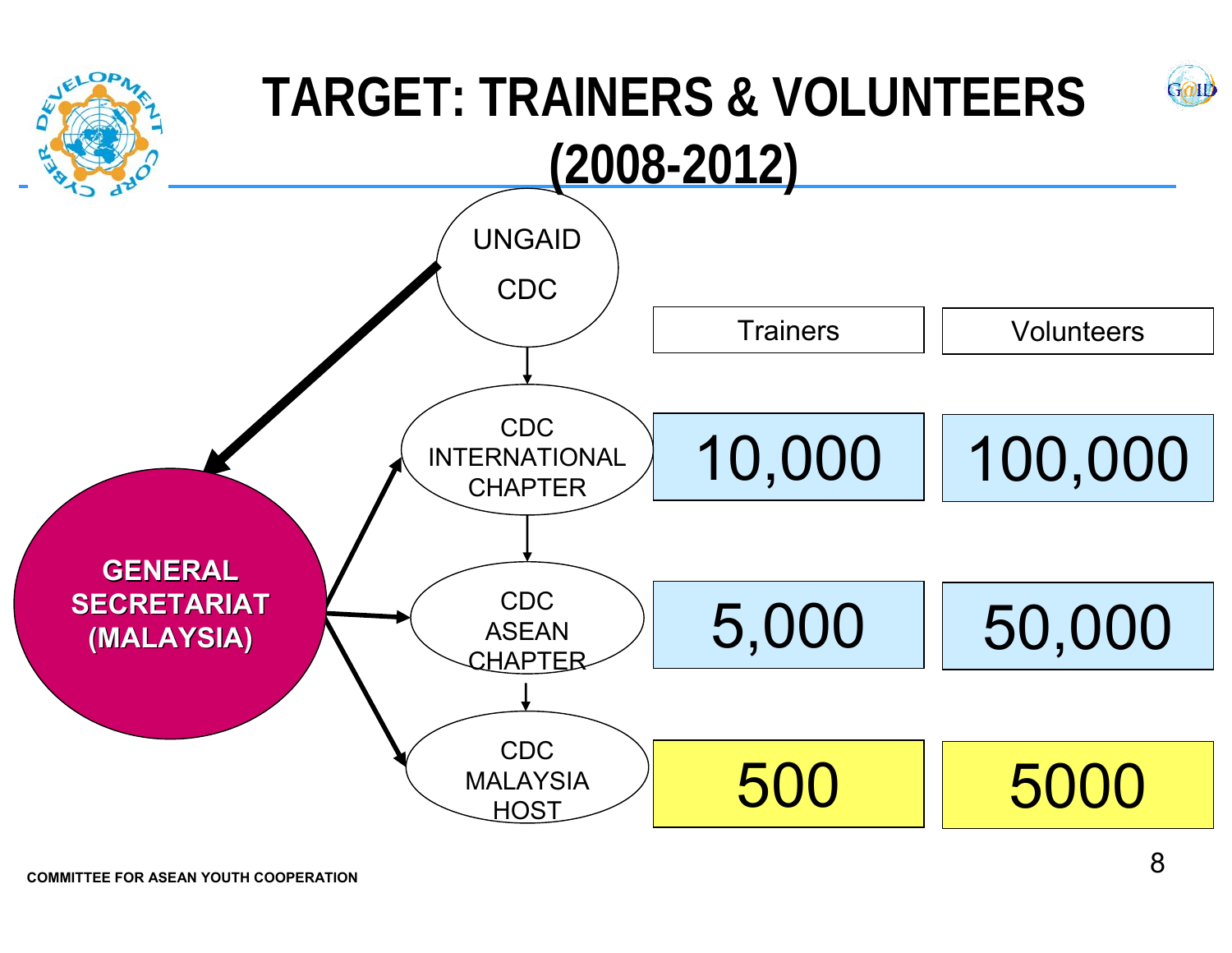



### TOTAL CDC BENEFICIARIES**Participants in CDC 11,665,000**

\*Through 1,500 Centers Worldwide

### •International Chapter

|                          | – Centers       | 1,000  |
|--------------------------|-----------------|--------|
| $\overline{\phantom{0}}$ | <b>Trainers</b> | 10,000 |

- Volunteers 100,000
- Beneficiaries 1,000,000
- •Regional/ National Chapter

| – Centers    | 500    |
|--------------|--------|
| - Trainers   | 5,000  |
| — Volunteers | 50.000 |

- $U$ oo, $U$ uunteers  $U$ oo, $U$
- Beneficiaries 500,000
- • Portal
	- Online Membership 10 MILLION

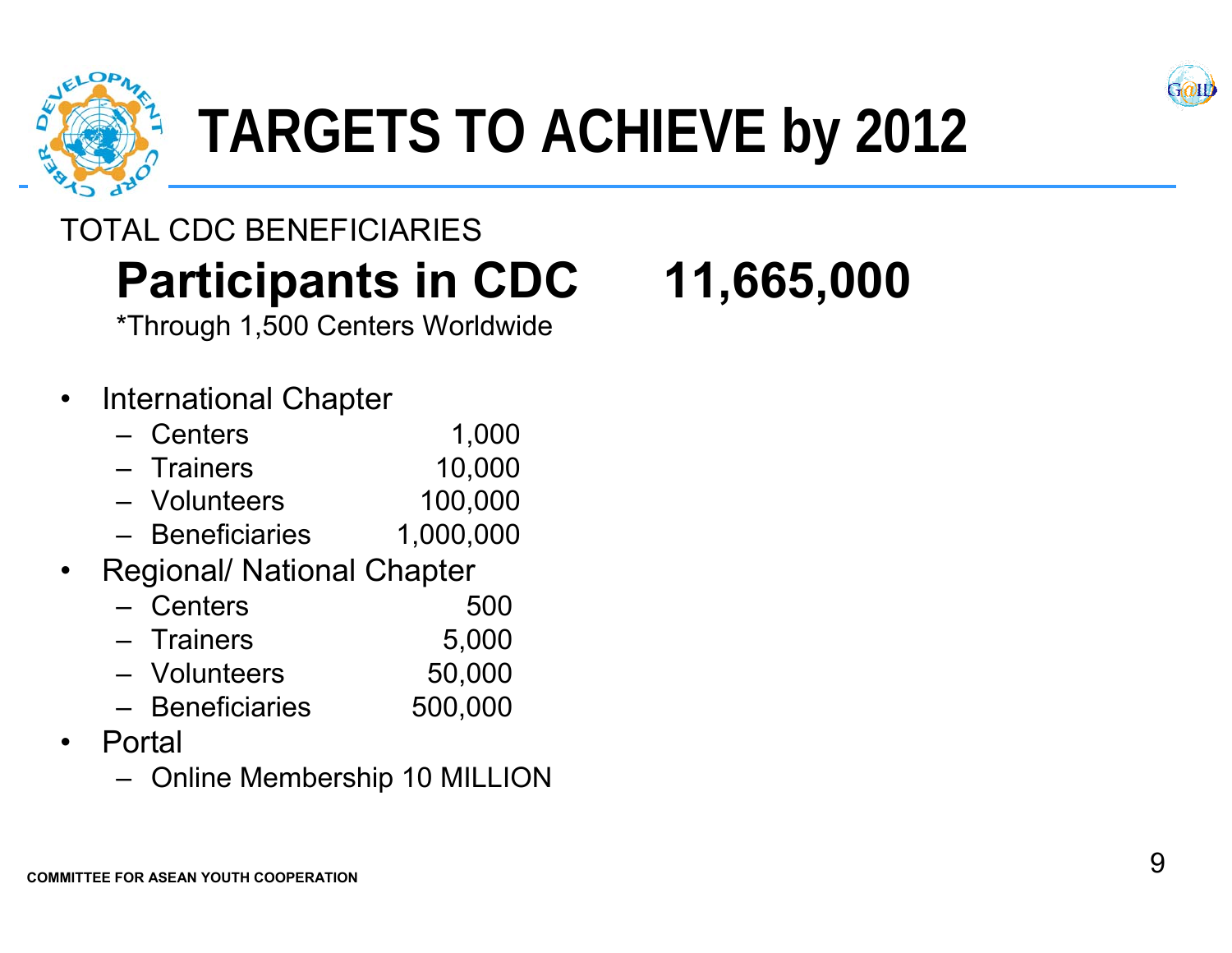



### **MALAYSIA**

- •Coordination with UN-GAID and multi-stakeholder
- • To coordinate and strategize the technology and training modules
- Strategic Positioning of multi-stakeholder
- To lead and coordinate movement of the volunteers group
- $\bullet$ Develop and maintain CDC Portal
- Standardize operating procedures

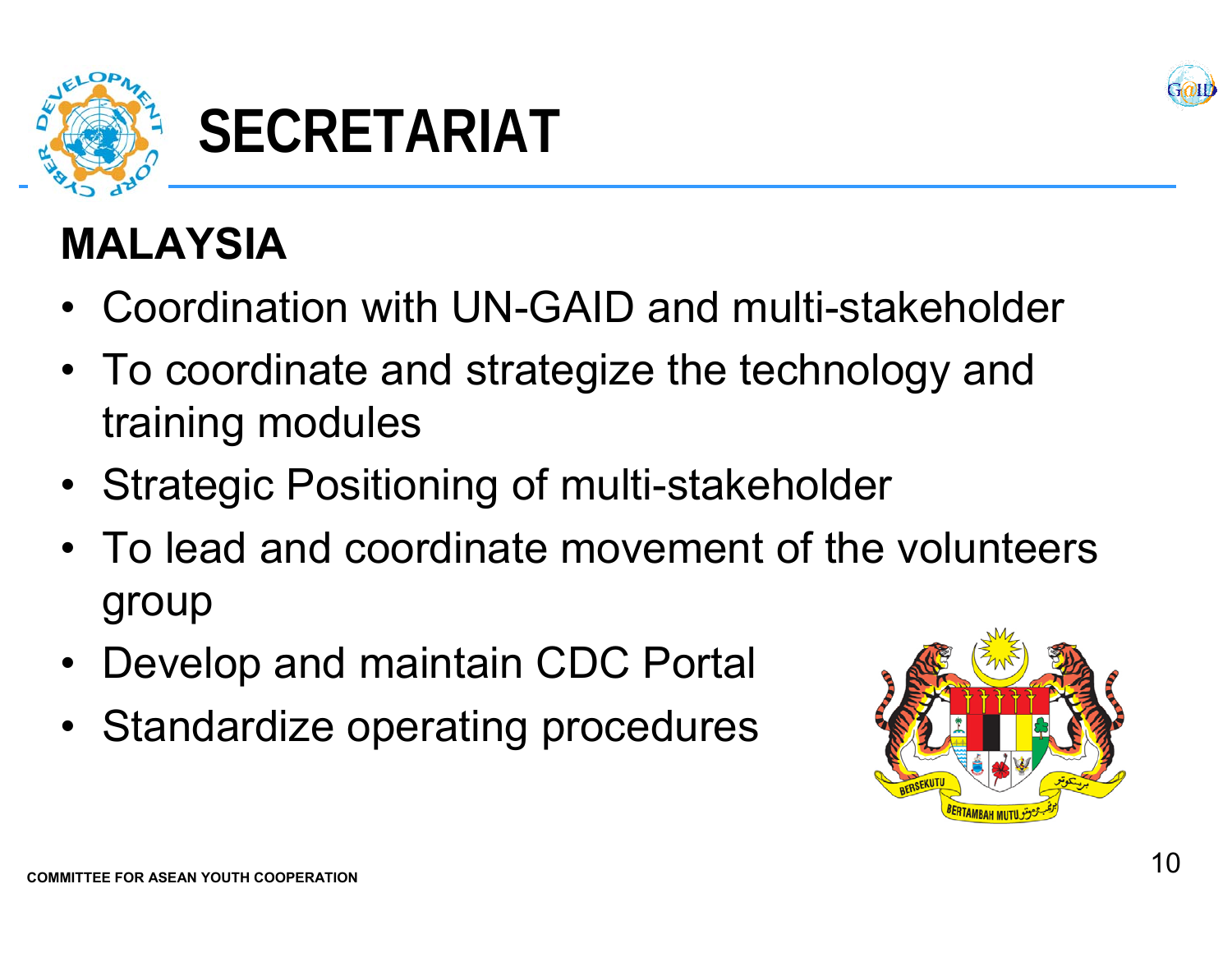



### **IMPLICATIONS**

Seeking support from global knowledge partners and UN Support System in getting:

# **HARDWARE & SOFTWARE HARDWARE & SOFTWARE TECHNICAL SUPPORTS TECHNICAL SUPPORTSINFRASTRUCTURES INFRASTRUCTURESFUNDING FUNDING**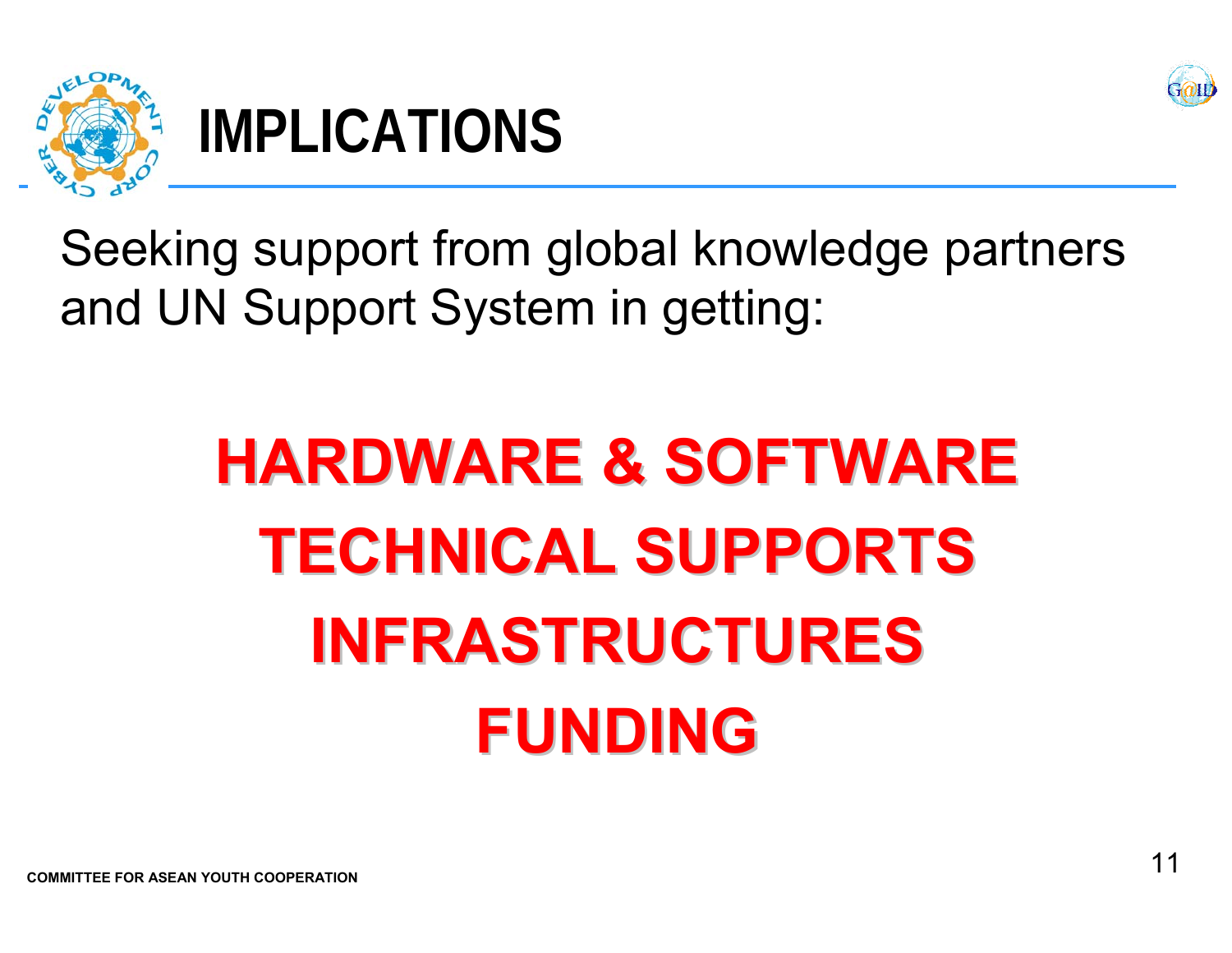